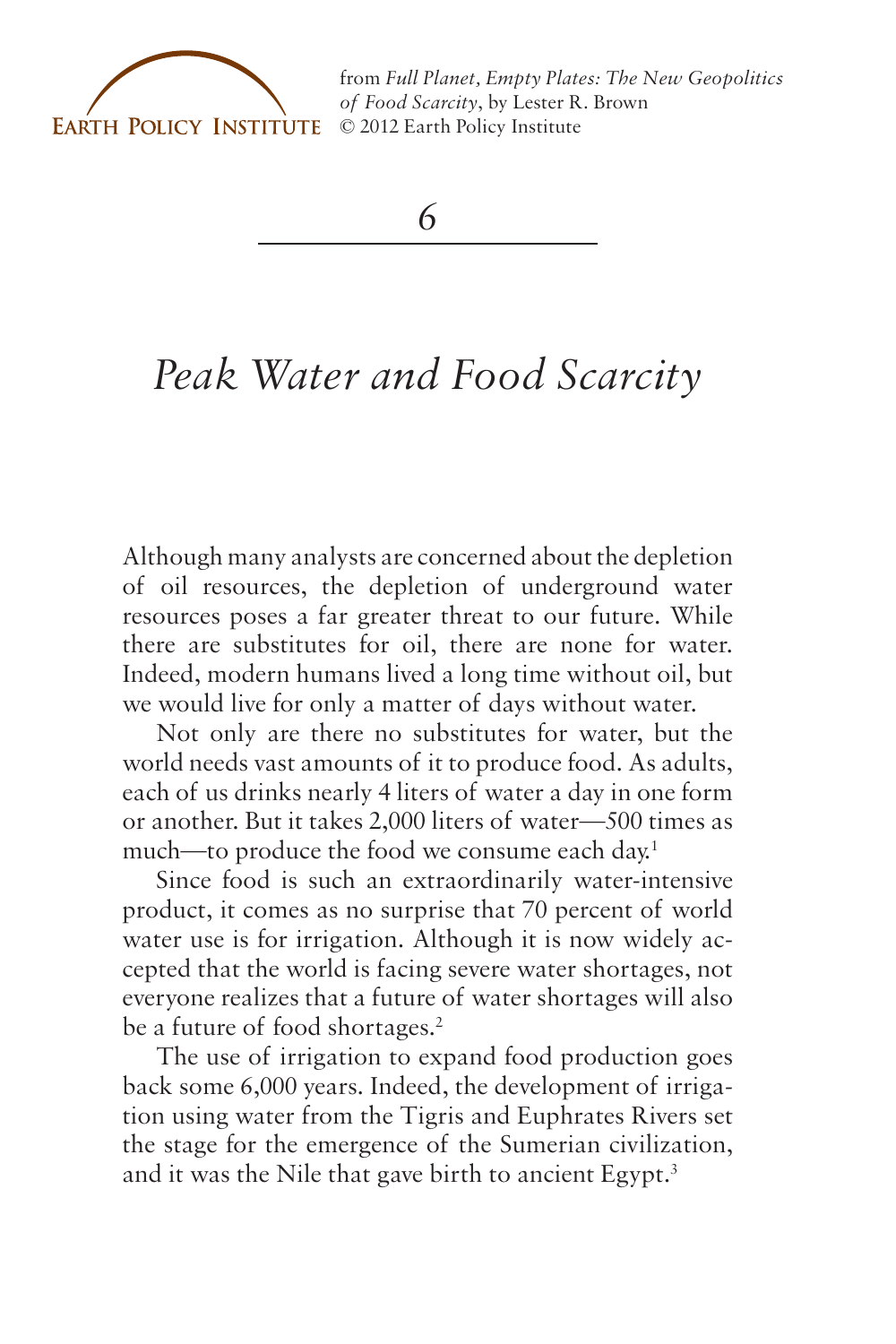Throughout most of history, irrigation spread rather slowly. But in the latter half of the twentieth century it underwent a rapid expansion. In 1950, there were some 250 million acres of irrigated land in the world. By 2000, the figure had nearly tripled to roughly 700 million acres. After these several decades of rapid increase, however, the growth in irrigated area has slowed dramatically since the turn of the century, expanding only 9 percent from 2000 to 2009. Given that governments are much more likely to report increases than decreases, the recent net growth in irrigated area may be even smaller. This dramatic loss of momentum in irrigation expansion, coupled with the aquifer depletion that is already reducing irrigated area in some countries, suggests that peak water may now be on our doorstep.4

The trend in irrigated land area per person is even less promising. For the last half-century, the irrigated area has been expanding—but not as fast as population. As a result, the irrigated area per person today is 10 percent less than it was in 1960. With so many aquifers being depleted and more and more irrigation wells going dry, this shrinkage in irrigated area per person is likely not only to continue but to accelerate in the years ahead.<sup>5</sup>

Roughly 40 percent of the world grain harvest is grown on irrigated land. The rest is rainfed. Among the big three grain producers—China, India, and the United States the role of irrigation varies widely. In China, four fifths of the grain harvest comes from irrigated land. For India it is three fifths, and for the United States, only one fifth. Asia, where rice is the staple food, totally dominates the world irrigated area.<sup>6</sup>

Farmers use both surface and underground water for irrigation. Surface water is typically stored behind dams on rivers and then channeled onto the land through a network of irrigation canals. Historically, and notably from

1950 until 1975, when most of the world's large dams were built, this was the main source of growth in world irrigated area. During the 1970s, however, as the sites for new dams diminished, attention shifted from building dams to drilling wells for access to underground water.<sup>7</sup>

Most underground water comes from aquifers that are regularly replenished with rainfall; these can be pumped indefinitely as long as water extraction does not exceed recharge. A small minority of aquifers are fossil aquifers, however, containing water put there eons ago. Since these do not recharge, irrigation ends once they are pumped dry. Among the more prominent fossil aquifers are the Ogallala underlying the U.S. Great Plains, the deep aquifer under the North China Plain, and the Saudi aquifers.<sup>8</sup>

Given a choice, farmers generally prefer having their own wells because it enables them to control the timing and amount of water delivered with a precision that is not possible with large, centrally managed canal irrigation systems. Pumps let them apply water precisely when the crop needs it, thus achieving higher yields than with large-scale, river-based irrigation systems. Forty percent of world irrigated area is now dependent on underground water. As world demand for grain has climbed, farmers have drilled more and more irrigation wells with little concern for how many the local aquifers could support. As a result, water tables are falling and millions of irrigation wells are either going dry or are on the verge of doing so.<sup>9</sup>

As groundwater use for irrigation expands, so does the grain harvest. But if the pumping surpasses the sustainable yield of the aquifer, aquifers are depleted. When this happens, the rate of irrigation pumping is necessarily reduced to the aquifer's natural rate of recharge. At this point, grain production declines too.

The resulting water-based "food bubbles," which create a short-term false sense of security, can now be found in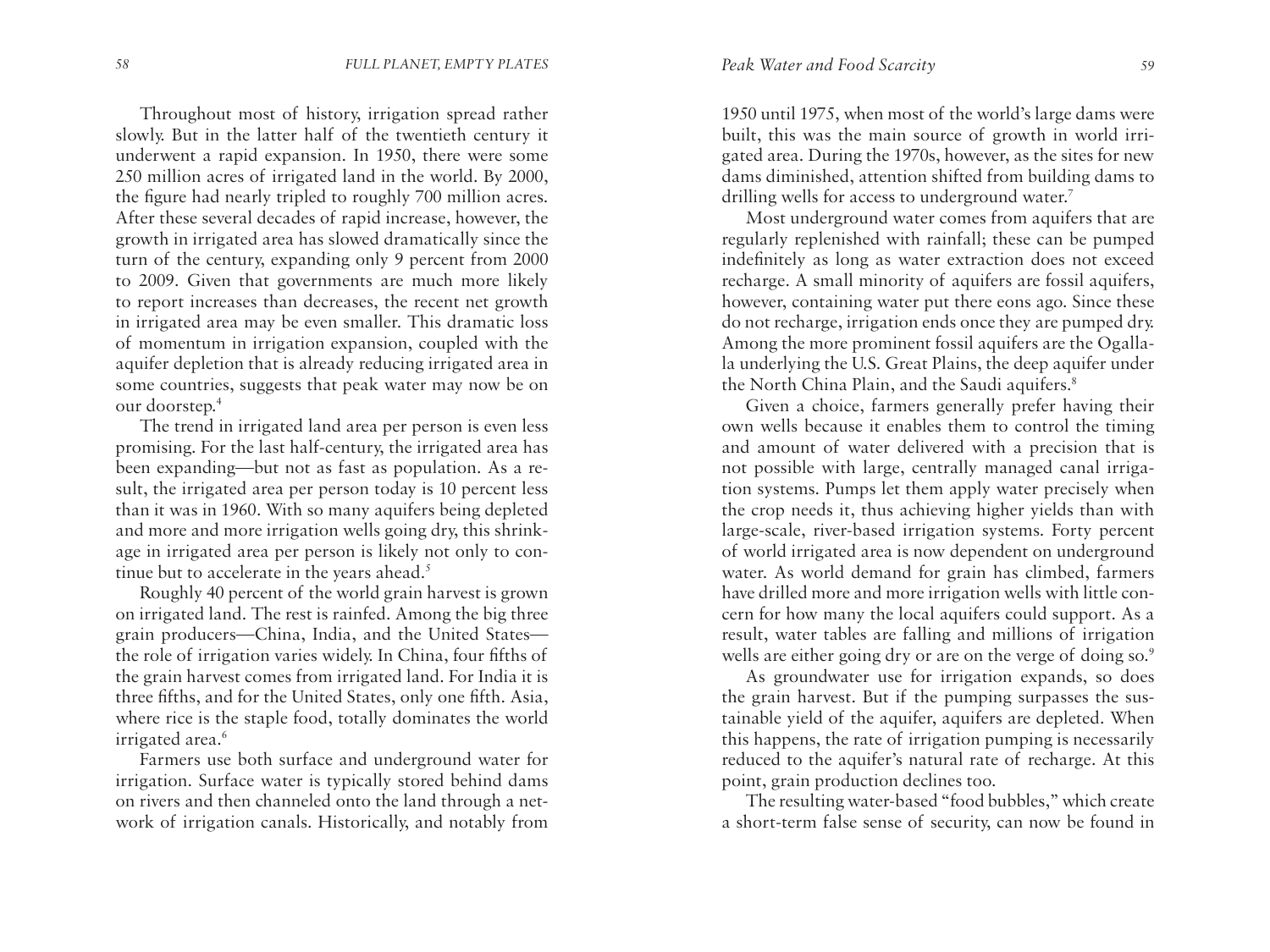some 18 countries that contain more than half the world's people. In these countries, food is being produced by drawing down water reserves. This group includes China, India, and the United States.10 (See Table 6–1.)

In Saudi Arabia, pumping is fast depleting the country's major aquifers. After the Arab oil-export embargo in the 1970s, the Saudis realized that since they were heavily dependent on imported grain they were vulnerable to a grain counter-embargo. Using oil-drilling technology, they tapped into aquifers far below the desert to produce irrigated wheat. In a matter of years, the kingdom was selfsufficient in wheat, a food staple.<sup>11</sup>

But after more than 20 years of wheat self-sufficiency, the Saudis announced in January 2008 that their aquifers were largely depleted and they would be phasing out wheat production. Between 2007 and 2011, the wheat harvest of just under 3 million tons dropped by nearly half. At this rate the Saudis likely will harvest their last wheat crop by 2016, as planned, and will then be totally dependent on imported grain to feed nearly 30 million people.12

The unusually rapid phaseout of wheat farming in Saudi Arabia is due to two factors. First, in this arid country there is little farming without irrigation. Second, its irrigation depends almost entirely on fossil aquifers. The desalted seawater that Saudi Arabia uses in its cities is far too costly for large-scale irrigation use.13

Saudi Arabia's growing food insecurity has even led it to buy or lease land in several other countries, importantly Ethiopia and Sudan. (See Chapter 10.) The Saudis are planning to produce food for themselves with the land and water resources of other countries to augment their fastgrowing grain purchases in the world market.14

In neighboring Yemen, replenishable aquifers are also being pumped well beyond the rate of recharge, and the deeper fossil aquifers are being rapidly depleted too. As a

| Morocco              | 33  |  |
|----------------------|-----|--|
| Pakistan             | 180 |  |
| Saudi Arabia         | 29  |  |
| South Korea          | 49  |  |
| Spain                | 47  |  |
| Syria                | 21  |  |
| Tunisia              | 11  |  |
| <b>United States</b> | 316 |  |

|  | Table 6-1. Countries Overpumping Aquifers in 2012 |  |  |  |  |  |
|--|---------------------------------------------------|--|--|--|--|--|
|--|---------------------------------------------------|--|--|--|--|--|

(million)

Country Population

Afghanistan 33 China 1,354 India 1,258 Iran 76 Iraq 34 Israel 8 Jordan 6 Lebanon 4 Mexico 116

*Source:* Earth Policy Institute, with populations from U.N. Population Division.

Yemen 26

Total 3,599

result, water tables are falling throughout Yemen by some 2 meters per year. In the capital, Sana'a—home to 2 million people—a 2006 report indicated that tap water was available only once every 4 days; in Taiz, a smaller city to the south, it was once every 20 days.15

Yemen, where population growth is spiraling out of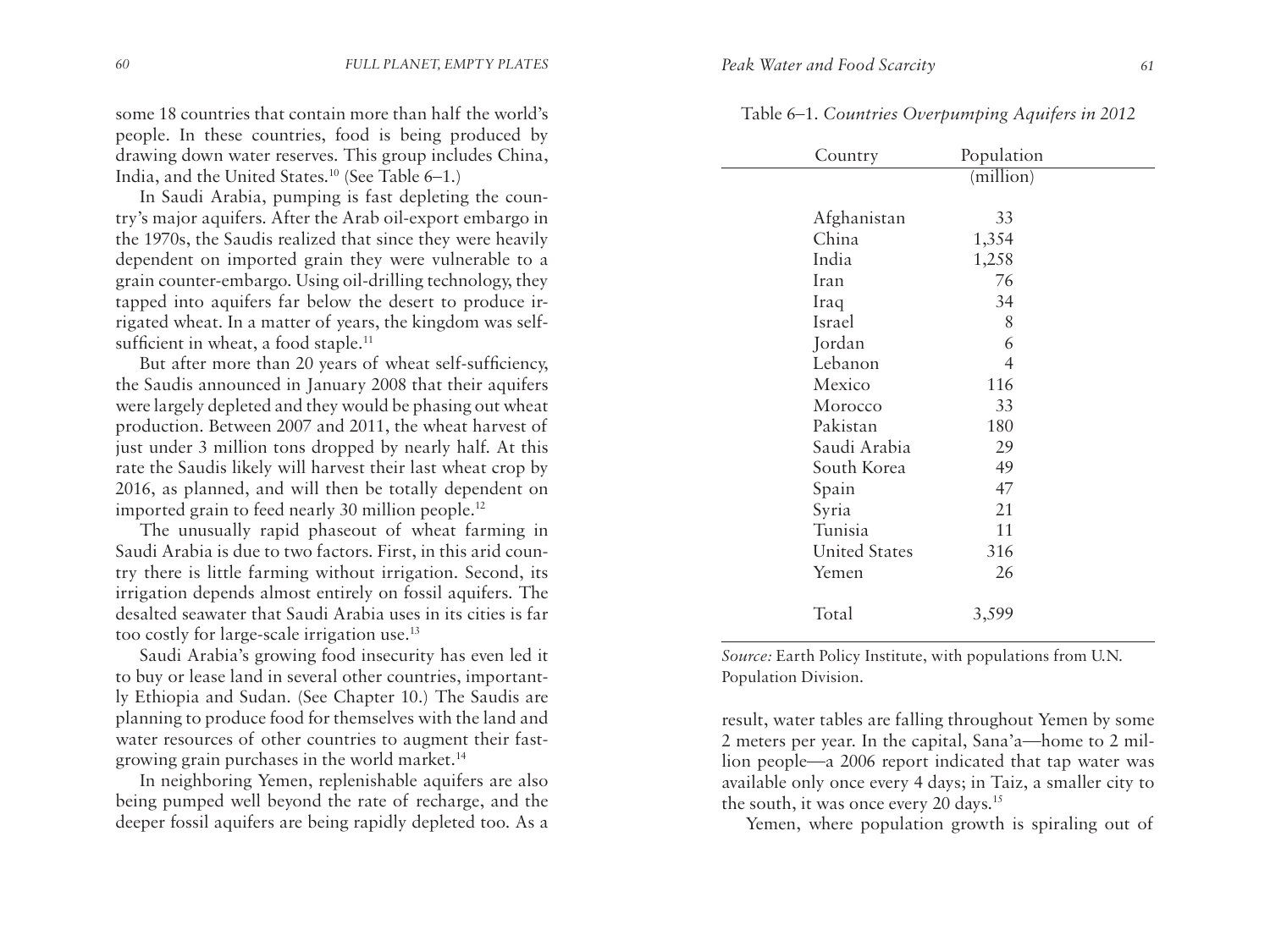control, is fast becoming a hydrological basket case. With water tables falling, the grain harvest has shrunk by one half over the last 40 years, while demand has continued its steady rise. As a result, the Yemenis now import more than 80 percent of their grain. With its meager oil exports falling, with no industry to speak of, and with nearly 60 percent of its children physically stunted and chronically undernourished, this poorest of the Middle East Arab countries is facing a bleak and turbulent future.16

The likely result of the depletion of Yemen's aquifers, which will lead to further shrinkage of its harvest and spreading hunger, is social collapse. Already a failing state, it may well devolve into a group of tribal fiefdoms, warring over whatever meager water resources remain. For the international community, the risk is that Yemen's internal conflicts could spill over its lengthy, unguarded border with Saudi Arabia.17

In addition to the bursting food bubble in Saudi Arabia and the fast-deteriorating water situation in Yemen, two other populous countries in the region—Syria and Iraq—have water troubles. Some of these arise from the reduced flows of the Euphrates and Tigris Rivers, which both countries depend on for irrigation water. Turkey, which controls the headwaters of both these rivers, is in the midst of a massive dam building program that is slowly reducing downstream flows. Although all three countries have discussed water-sharing arrangements, Turkey's ambitious plans to expand both its hydropower generation and irrigated area are being fulfilled partly at the expense of its downstream neighbors.18

This is nowhere more evident than in Turkey's massive diversion of water from the Euphrates River by its large southeast Anatolia project. Harald Frederiksen, one of the World Bank's leading water management consultants, says that Turkey's retention of Euphrates and Tigris River

flows has "severely reduced the millennia-old supply to the other riparians." Some analysts estimate that Syria will lose at least 30 percent of its water supply and Iraq, the last country in the Tigris-Euphrates flow, at least 60 percent. Others, who see an even grimmer water future in the region, believe Syria could lose 50 percent and Iraq up to 90 percent. With the loss of irrigation water, many Iraqis are abandoning their land and migrating to cities. Frederiksen notes, "The lower riparians' desperate situation today presents the world community with a highly volatile international security situation."19

Given the uncertainty of river water supplies, farmers in Syria and Iraq have drilled many wells for irrigation, leading to overpumping and falling water tables in both countries. With wells going dry, Syria's grain harvest has fallen by one third since peaking at roughly 7 million tons in 2001. In Iraq, the grain harvest has fallen by one sixth since peaking at 4.5 million tons in 2002.<sup>20</sup>

Jordan, with over 6 million people, is also on the ropes agriculturally, due to unsustainable aquifer withdrawals. The Ministry of Water and Irrigation estimates that groundwater withdrawals are nearly twice the sustainable yield, causing the overexploitation and abandonment of both municipal and irrigation wells. Forty or so years ago, the country was producing over 300,000 tons of grain per year. Today, it produces only 55,000 tons and must import over 90 percent of the grain it consumes. In the region, only Lebanon has managed to avoid a decline in grain production.<sup>21</sup>

Thus in the Arab Middle East, where populations are growing fast, the world is seeing the first regional collision between population growth and water supply. For the first time in history, water shortages are shrinking the grain harvest in an entire geographic region—with nothing in sight to arrest the decline. Because of the failure of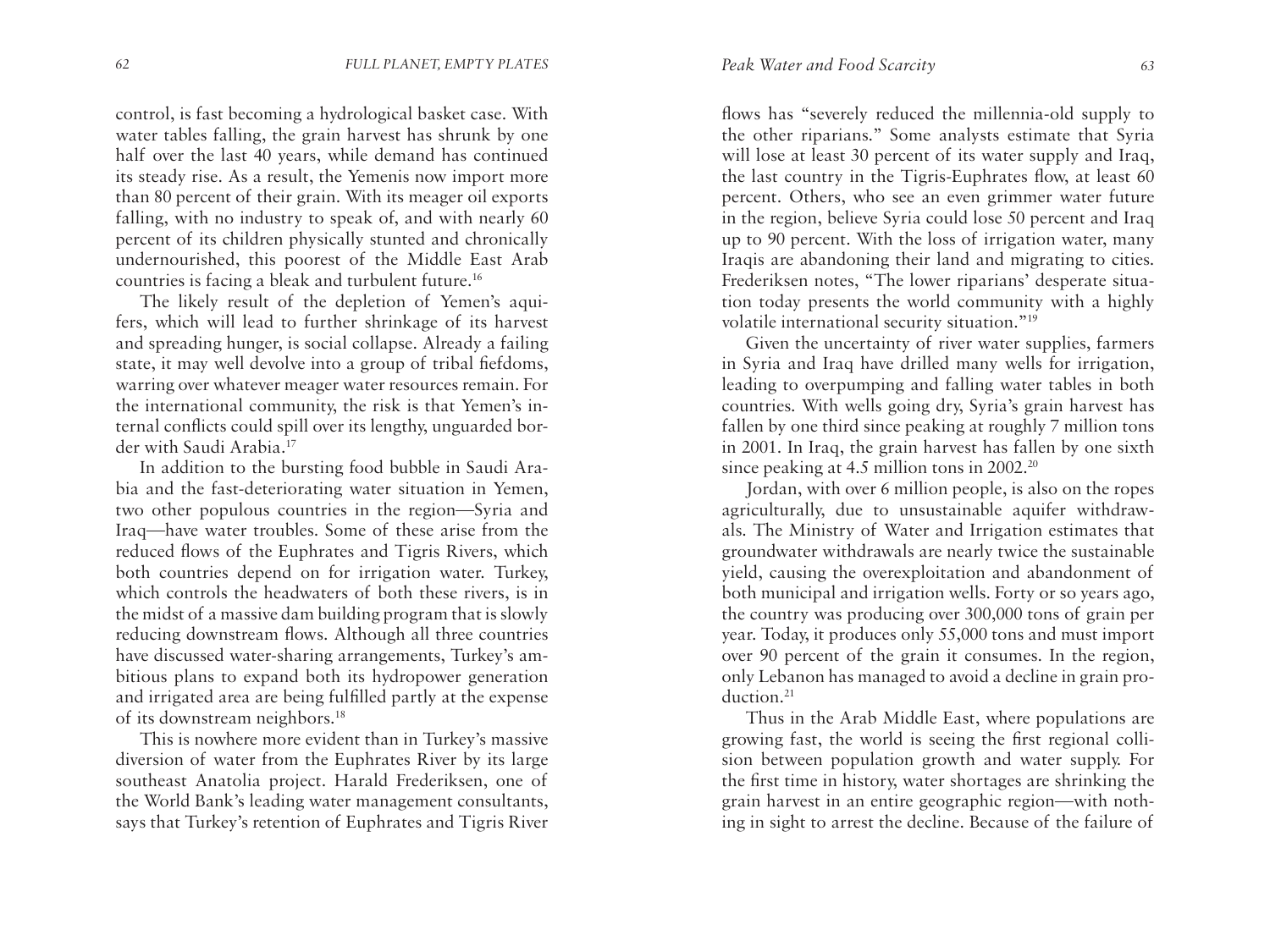governments in the region to mesh population and water policies, each day now brings 9,000 more people to feed and less irrigation water with which to feed them.<sup>22</sup>

A similar prospect of spreading water shortages threatens China. Although surface water is widely used for irrigation, the principal concern is the groundwater situation in the northern half of the country, where rainfall is low and water tables are falling everywhere. This includes the highly productive North China Plain, which stretches from north of Beijing south toward Shanghai and produces half of the country's wheat and a third of its corn.<sup>23</sup>

The scale of overpumping in the North China Plain suggests that some 130 million Chinese are being fed with grain produced with the unsustainable use of water. Farmers in this region are pumping from two aquifers: the socalled shallow aquifer, which is rechargeable but largely depleted, and the deep fossil aquifer. Once the latter is depleted, the irrigated agriculture dependent on it will end, forcing farmers back to rainfed farming.24

China has had ample warning. A groundwater survey done more than a decade ago by the Geological Environment Monitoring Institute (GEMI) in Beijing found that under Hebei Province, in the heart of the North China Plain, the average level of the deep aquifer dropped 2.9 meters (nearly 10 feet) in 2000. Around some cities in the province, it fell by 6 meters in that one year alone. He Qingcheng, director of the GEMI groundwater monitoring team, notes that as the deep aquifer under the North China Plain is depleted, the region is losing its last water reserve—its only safety cushion.25

In a 2010 interview with *Washington Post* reporter Steven Mufson, He Qingcheng noted that Beijing was drilling down 1,000 feet to reach water—five times deeper than 20 years ago. His concerns are mirrored in the unusually strong language of a World Bank report on China's water situation that foresees "catastrophic consequences for future generations" unless water use and supply can quickly be brought back into balance.<sup>26</sup>

The problem may be even more serious in India, simply because the margin between actual food consumption and survival is so thin. In this global epicenter of well drilling, where farmers have drilled 21 million irrigation wells, water tables are dropping in much of the country. Among the states most affected are Punjab, Haryana, Rajasthan, and Gujarat in the north and Tamil Nadu in the south. The wells, powered by heavily subsidized electricity, are dropping water tables at an accelerating rate. In North Gujarat, the water table is falling by 6 meters, or 20 feet, per year. In some states, half of all electricity is now used to pump water.<sup>27</sup>

In Tamil Nadu, a state of 72 million people, falling water tables are drying up wells. Kuppannan Palanisami of Tamil Nadu Agricultural University says that falling water tables have dried up 95 percent of the wells owned by small farmers, reducing the irrigated area in the state by half over the last decade.<sup>28</sup>

As water tables fall, small farmers often lose out because they lack the capital required to drill deeper. Larger farmers in India are using modified oil-drilling technology to reach water, going as deep as 1,000 feet in some locations. Pumping from such depths is energy-intensive and costly. In communities where underground water sources have dried up entirely, all agriculture is rainfed and drinking water is trucked in. Tushaar Shah, a senior fellow at the International Water Management Institute, says, "When the balloon bursts, untold anarchy will be the lot of rural India."29

The United States is also depleting its aquifers. In most of the leading U.S. irrigation states, the irrigated area has peaked and begun to decline. In California, historically the irrigation leader, a combination of aquifer depletion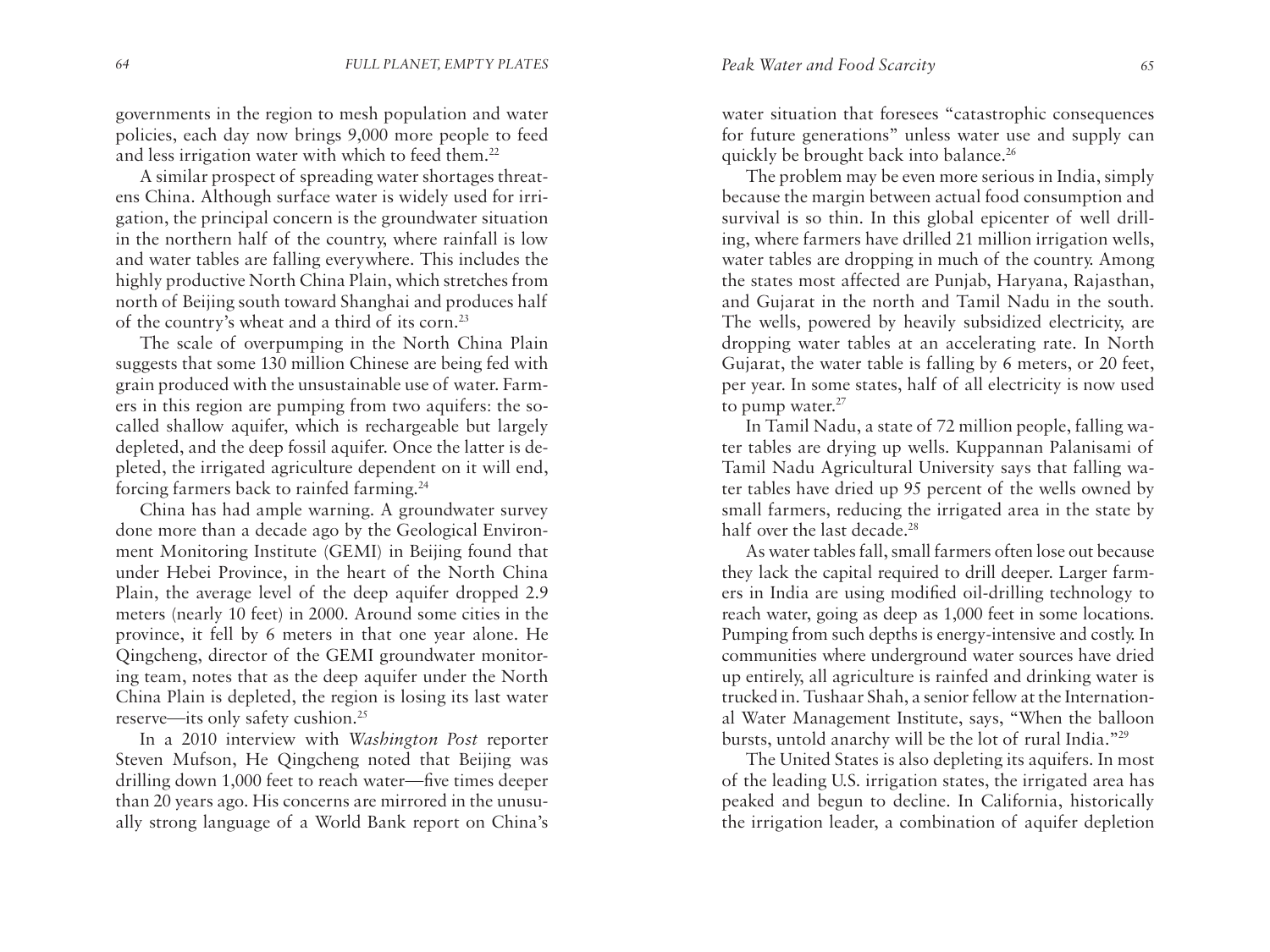and the diversion of water to fast-growing cities has reduced irrigated area from nearly 9 million acres in 1997 to 8 million acres in 2007. In Texas, the irrigated area peaked in 1978 at 7 million acres, falling to some 5 million acres in 2007 as the thin southern end of the Ogallala aquifer that underlies much of the Texas panhandle was depleted.<sup>30</sup>

Other states with shrinking irrigated area include Arizona, Colorado, and Florida. Colorado has watched its irrigated area shrink for the last few decades. Researchers there project a loss of up to 700,000 acres of irrigated land between 2010 and 2050, which is roughly one fifth of the state's total. All three states are suffering from both aquifer depletion and the diversion of water to urban centers. And now that the growth in irrigated area in the states where it has rapidly expanded over the last decade or so, such as Nebraska and Arkansas, is starting to level off, the prospects for any national growth in irrigated area have faded. With water tables falling as aquifers are depleted under the Great Plains and California's Central Valley, and with fast-growing cities in the Southwest taking more and more water, U.S. irrigated area appears to have peaked and begun a long-term decline.<sup>31</sup>

In Mexico, a largely semiarid country that is home to 116 million people, the demand for water is outstripping supply. Mexico City's water problems are well known, but rural areas are also suffering. In the agricultural state of Guanajuato, the water table is falling by 6 feet or more a year. In the northwestern wheat-growing state of Sonora, farmers once pumped water from the Hermosillo aquifer at a depth of 40 feet. Today, they pump from over 400 feet. With 58 percent of all water extraction in Mexico coming from aquifers that are being overpumped, Mexico's food bubble may burst soon.32

In many of the world's river basins, tensions are building as competition for scarce water intensifies. Egypt, at the lower reaches of the Nile River, with a population of 84 million people in a country where it rarely rains, is highly vulnerable. Egypt either imports its wheat or imports the water to produce it via the Nile River. And since Egypt is a nation of bread eaters, what happens to its wheat supply is a matter of intense public interest.<sup>33</sup>

The Nile Waters Agreement, which Egypt and Sudan signed in 1959, allocated 75 percent of the river's flow to Egypt, 25 percent to Sudan, and none to Ethiopia. However, this agreement has largely become void in practice, in the face of wealthy foreign governments and international agribusiness firms who are snatching up large swaths of arable land in the upper Nile basin. While these deals are typically described as land acquisitions, they are also, in effect, water acquisitions.<sup>34</sup>

Unfortunately for Egypt, both Ethiopia and the two Sudans—the upstream countries that together occupy three fourths of the Nile River basin—are among the principal targets of land acquisitions. In South Sudan, a full 4 percent of the country's land area had already been acquired by foreign investors when it achieved independence. Demands for water in the Nile basin are such that there is little of the river left when it eventually reaches the Mediterranean.35

When competing for Nile water, Cairo now must deal with a number of governments and commercial interests that were not party to the 1959 agreement. Moreover, Ethiopia has announced plans to build a huge hydroelectric dam on its branch of the Nile, which would reduce the water flow to Egypt even more.<sup>36</sup>

Because Egypt's wheat yields are already among the world's highest, it has little potential to raise its land productivity further. With its population projected to reach 101 million by 2025, finding enough food and water is an imminent and daunting challenge.<sup>37</sup>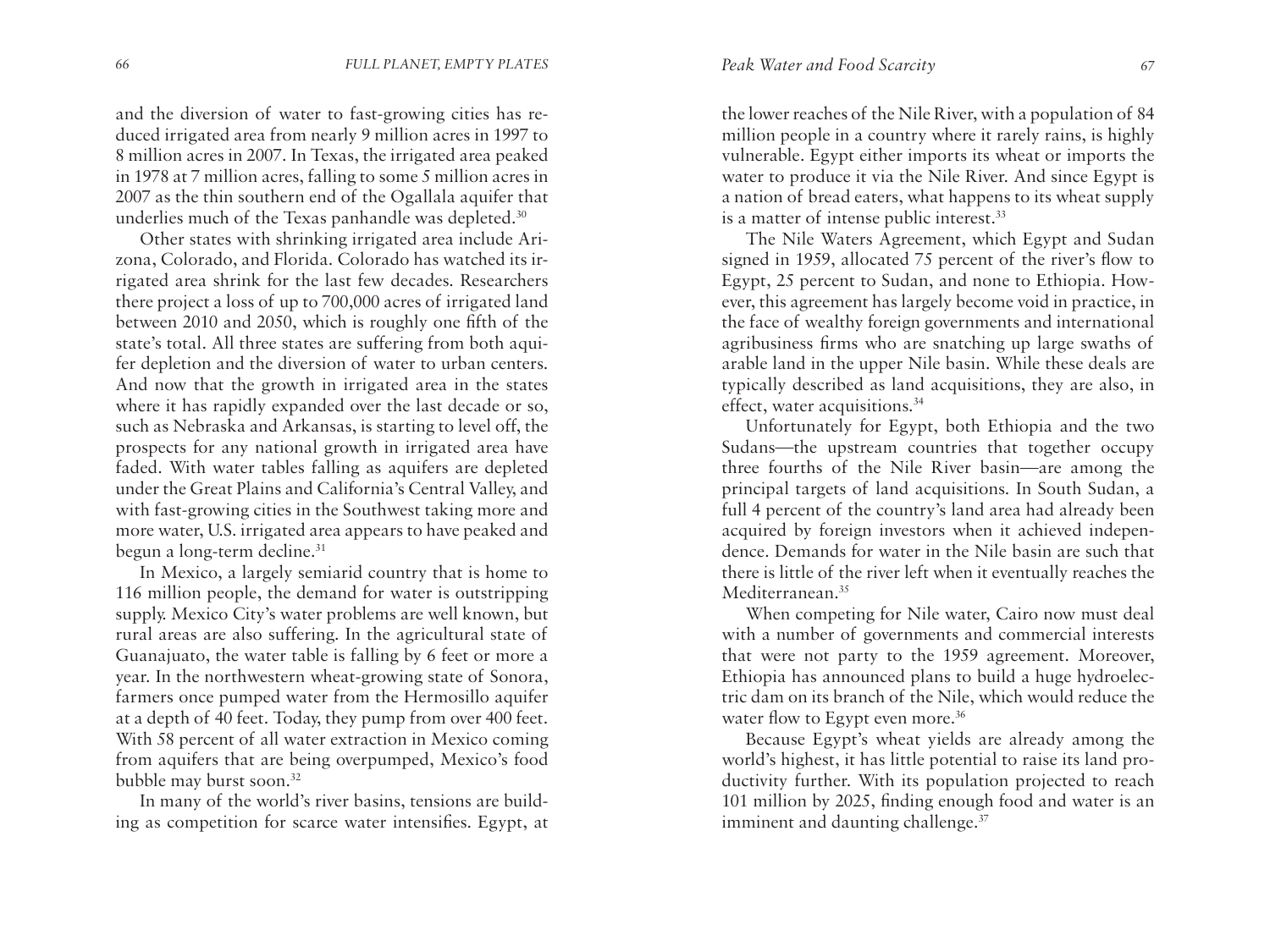Egypt's plight could become part of a larger, more troubling scenario. Its upstream Nile neighbors—Sudan and South Sudan, with 46 million people, and Ethiopia, with 87 million—are growing even faster, increasing the need for water to produce food. Projections by the United Nations show the combined population of these four Nilebasin countries increasing from 216 million at present to 272 million by 2025.38

The Nile is not the only river whose waters are fully allocated. In the southwestern United States, the Colorado River originates in the Rocky Mountains of Colorado and flows to the southwest, theoretically entering the Gulf of California. But now in fact it rarely reaches the Gulf. It is the principal source of irrigation water in the southwestern part of the United States, supplying water to Colorado, Utah, Nevada, Arizona, and California. Major cities such as Phoenix, San Diego, and Los Angeles also depend on its water.39

A similar situation is unfolding in the Mekong River basin. China, which controls the headwaters of the Mekong, is building a number of dams, many of them for power generation. Although the water flows through these dams, each dam and the reservoir behind it reduces the amount of water reaching the countries in the lower part of the basin, such as Viet Nam, Thailand, Cambodia, and Laos, simply because of the evaporation factor. The rule of thumb for reservoirs is that each year 10 percent of the water they store evaporates. This loss of Mekong flow plus that from diversion in China threaten the downstream ecosystems, reducing fish populations and depriving many river dwellers of their livelihoods.40

Another major river with a potential source of conflict is the Indus. Though a large part of the Indus water flow originates in India, most of the water is actually used in Pakistan because of geography and the 1960 Indus Water

Treaty. The Indus, flowing west from the Himalayas to the Indian Ocean, supplies water not only for Pakistan's Indus basin irrigation system, the world's largest, but also for the country's other needs. For much of the year, like the Colorado River, it now barely reaches the ocean.<sup>41</sup>

Pakistan, with a population of 180 million people that is projected to reach 275 million by 2050, is facing trouble. Water expert John Briscoe writes in a World Bank study, "Pakistan is already one of the most water-stressed countries in the world, a situation which is going to degrade into outright water scarcity due to high population growth." He then notes that "the survival of a modern and growing Pakistan is threatened by water."42

At the international level, water conflicts among countries dominate the headlines. But within countries it is the competition for water between cities and farms that preoccupies political leaders. Neither economics nor politics favors farmers. They almost always lose out to cities.

Indeed, in many countries farmers now face not only a shrinking water supply but also a shrinking share of that shrinking supply. In large areas of the United States, such as the southern Great Plains and the Southwest, virtually all water is now spoken for. The growing water needs of major cities and thousands of small towns often can be satisfied only by taking water from agriculture. As the value of water rises, more farmers are selling their irrigation rights to cities, letting their land dry up.<sup>43</sup>

In the western United States, hardly a day goes by without the announcement of a new sale. Half or more of all sales are by individual farmers or their irrigation districts to cities and municipalities. Felicity Barringer, writing in the *New York Times* from California's Imperial Valley, notes that many fear that "a century after Colorado River water allowed this land to be a cornucopia, unfettered urban water transfers could turn it back into a desert."44